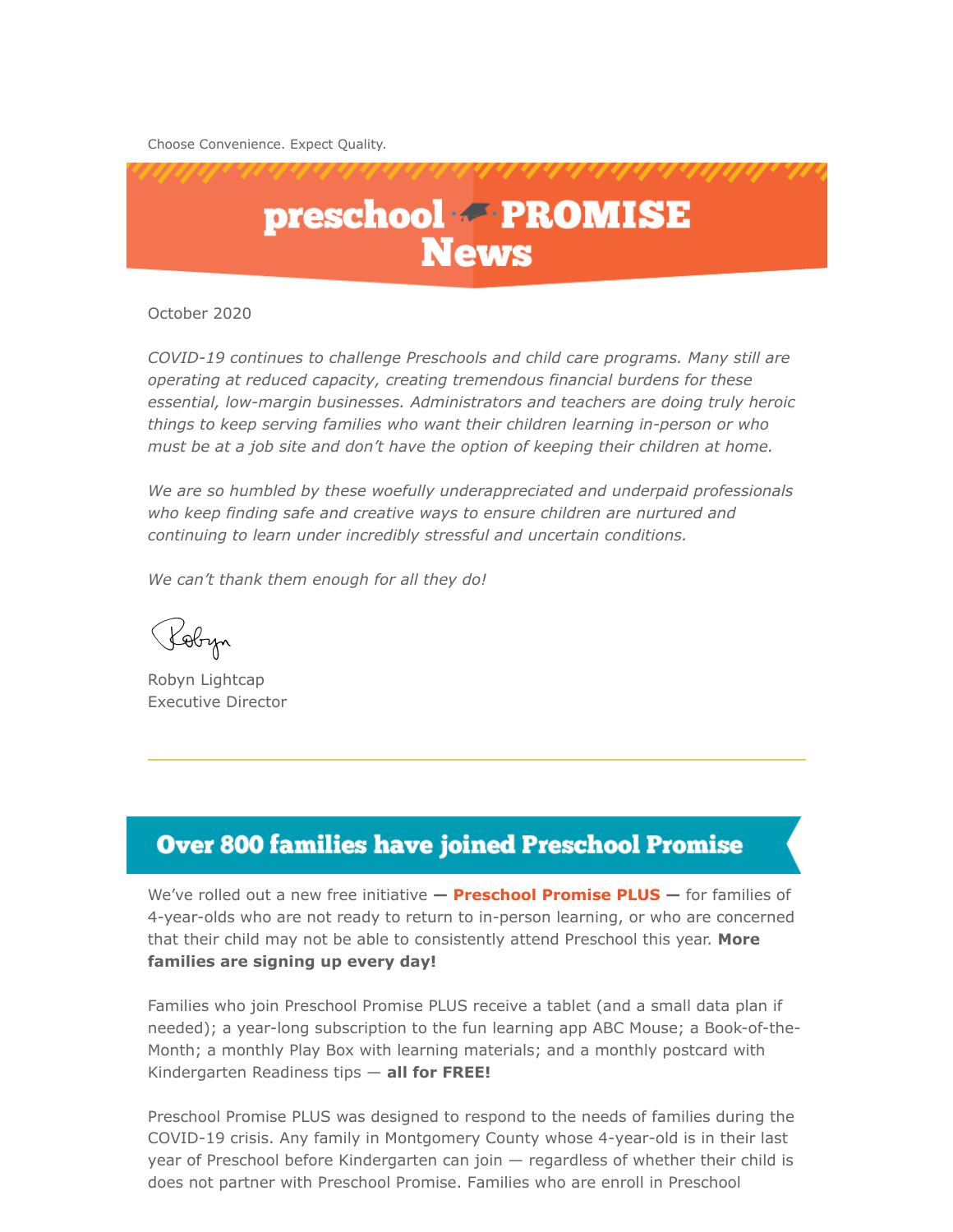Promise and whose children attend one of our 88 partner Preschools receive all of the Preschool Promise PLUS benefits and are eligible to receive tuition assistance if they're not already receiving free Preschool. Preschool Promise is only able to assist families for one year.



**Families with questions about their application and eligibility should email [questions@preschoolpromise.org](mailto:questions@preschoolpromise.org) or call (937) 329-2700. We are distributing tablets as quickly as possible. Please be patient as we work to meet the overwhelming response!**

**Finally, if you know a family in Montgomery County who has a 4-year-old child, encourage them to go to [PreschoolPromise.org](https://www.preschoolpromise.org/Default.aspx) to learn more** and enroll. We can't let children lose a year of learning because of COVID-19!

#### **Families love Preschool Promise PLUS Play Boxes**

Community partners are helping make our themed monthly Play Boxes for Preschool Promise PLUS families engaging and fun. Developed with ideas from early learning professionals, the Play Box activities are designed to help young learners with everything from math and science to art and movement.

September's Play Box theme was super heroes and Back to School. **[Muse Machine](http://musemachine.com/) generously created a [video inviting children to get up and move](https://www.facebook.com/Preschoolpromisemc/posts/1781749228638819).** Every month we'll share a new video where families and Preschoolers can sing and read along, and practice Kindergarten readiness skills using their Play Boxes. All videos will be archived at **[PreschoolPromise.org](https://www.preschoolpromise.org/Default.aspx)** and on our **[Facebook page](https://www.facebook.com/Preschoolpromisemc)** and **YouTube channel**.

PNC *Grow Up Great* donated *Learn at Home* kits, which include art supplies for fall fun in October, and activity books with additional learning materials for December. In November, the **[K-12 Gallery and TEJAS](https://k12tejasgallery.org/)** will lead children in an activity designed to thank their teachers. **[Dayton Children's Hospital Community Teaching Kitchen](https://www.childrensdayton.org/community-teaching-kitchen)** will host a cooking activity in December.

Thank you to these creative and generous organizations!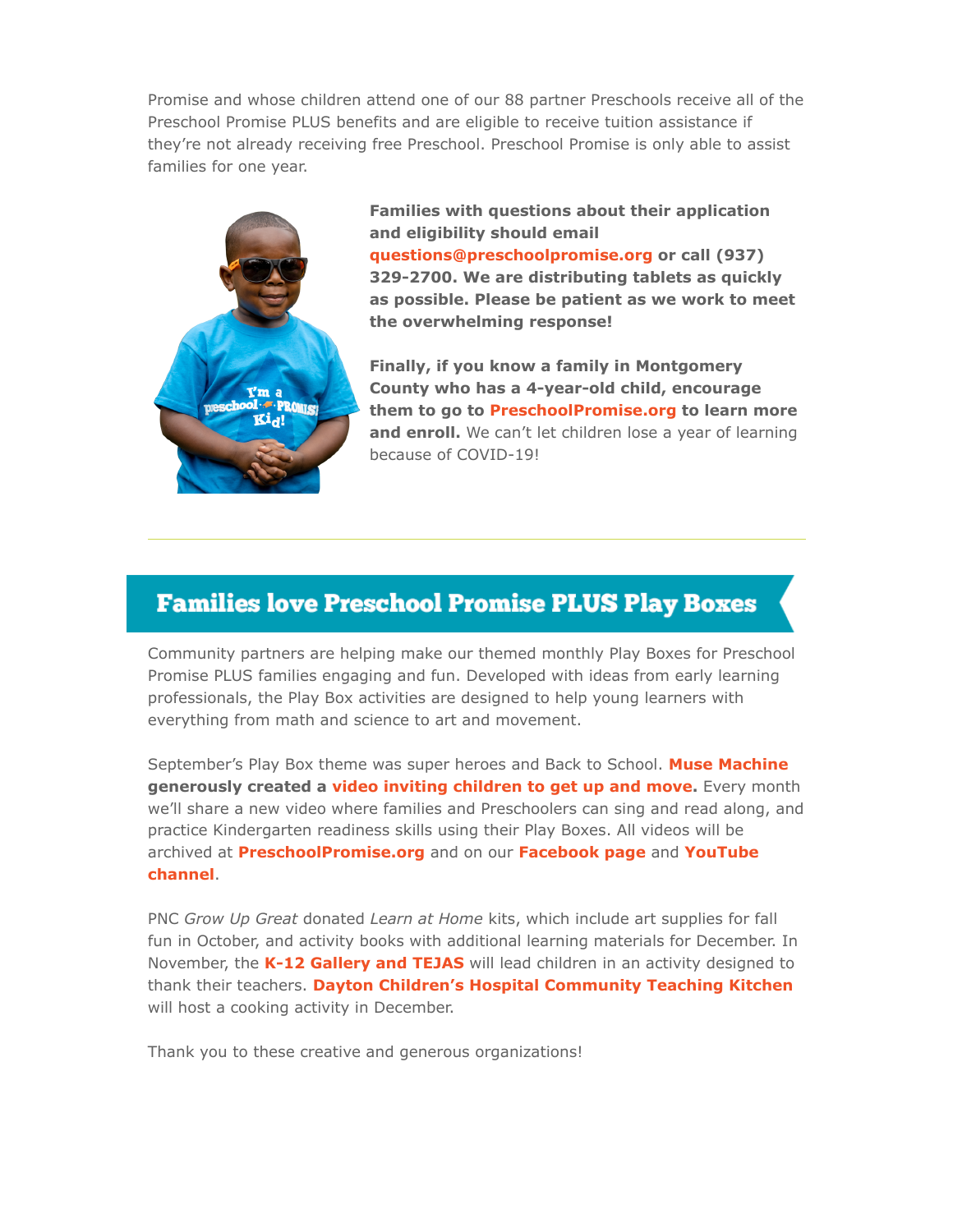

#### **Our partners are amazing!**

So many organizations are working to support young children and ensure they start Kindergarten on track even in the face of COVID-19!

Thank you:

- **[Dayton Metro Library](http://www.daytonmetrolibrary.org/)**, which selects age-appropriate Books-of-the-Month for Preschool Promise families and their children's teachers. Librarians also provide engaging questions to encourage conversation and promote children's verbal skills.
- **[Five Rivers MetroParks](https://www.metroparks.org/)**, which is providing activities and ideas to child care centers to help children love and learn in nature.
- **[Boonshoft Museum of Discovery](https://www.boonshoftmuseum.org/)**, which is hosting events and providing free passes for us to distribute to Preschool Promise families. (Masks are required, and the museum is operating at limited capacity to keep visitors socially distanced and safe.)
- **PNC** *[Grow Up Great](https://www.pnc.com/en/about-pnc/corporate-responsibility/grow-up-great.html)*, which is providing funding and learning materials for families in need.







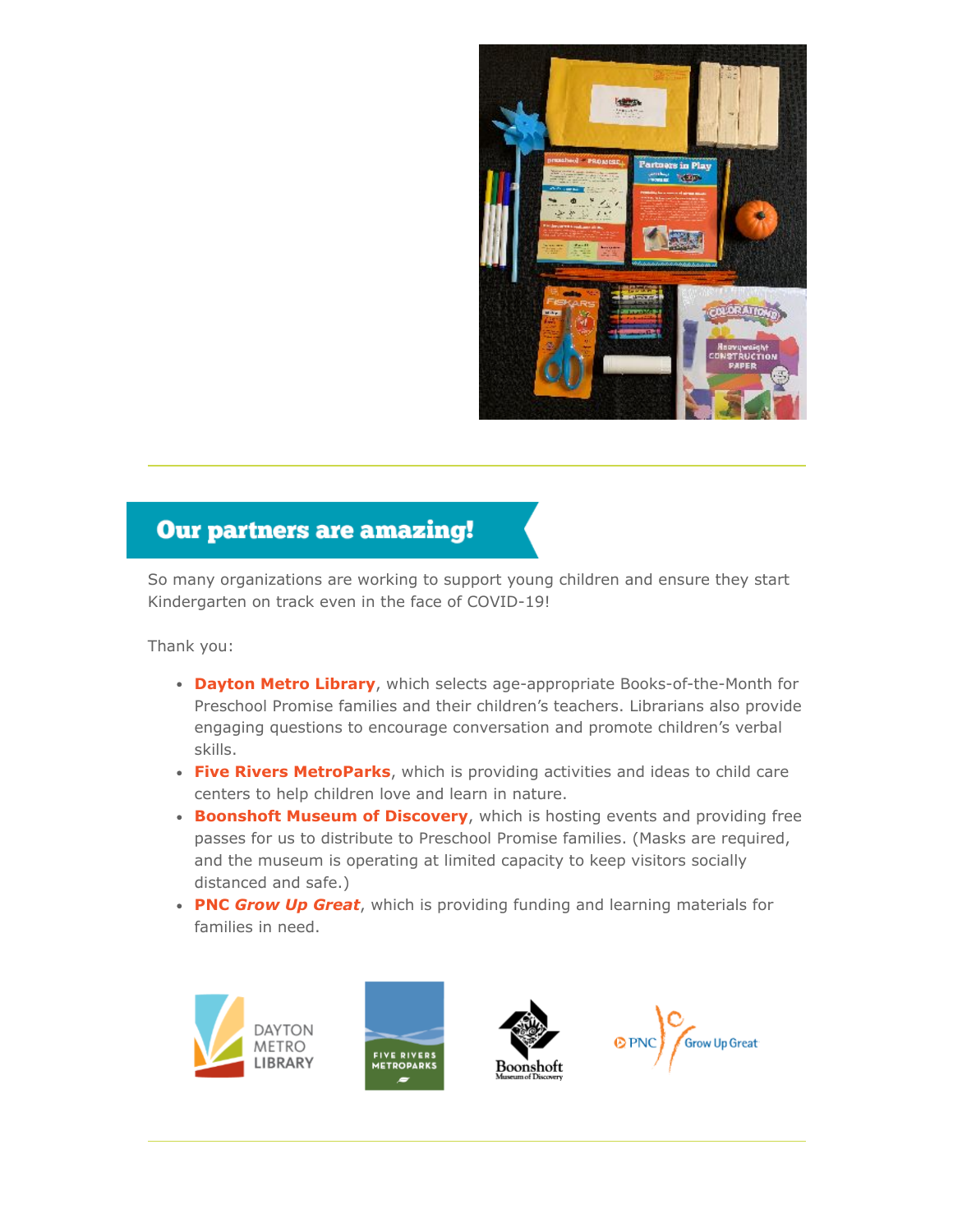## **Child care centers host virtual visits with candidates**

Thank you to the multiple child care programs that are hosting virtual tours of their centers for candidates running for political office. We're inviting all Montgomery County candidates running for Ohio House and Senate seats to join in a virtual tour of a child care program.

Last month we participated in the virtual visit with State Representative Phil Plummer at Dayton Children's Hospital Child Care Center. As of this



newsletter's release we have confirmed discussions with candidates Niraj Antani, Willis Blackshear Jr., Andrea White and Tom Young. Thank you, **On Purpose Academy and Mentoring Center**, **Good Shepherd Academy**, and **Wenzler Daycare and Learning Center** for hosting these important events. We are excited to set up visits with all of the other candidates!

**We want our leaders to see up close all that child care professionals are doing to keep children and staff safe and why it's so critical to support the industry with federal and state funding. These discussions are a great chance for candidates to hear and learn from from these truly essential workers.**

## **Thank you, Montgomery County** and PNC Grow Up Great

**Montgomery County Commissioners Judy Dodge, Debbie Lieberman and Carolyn Rice, along with other Montgomery County leaders and PNC** *Grow Up Great*, [are prioritizing support for child care by providing grants to help centers and](https://www.pnc.com/en/about-pnc/corporate-responsibility/grow-up-great.html) families.

**The [Montgomery County Office of CARES Act](https://mcobiz.com/cares-grants/) is dedicating \$5 million from the federal CARES Act to help programs. [Eligible programs](https://mcobiz.com/cares-grant-application-daycare-preschool/) can receive up to \$30,000.** In September, Preschool Promise hosted a webinar about the grants, and we're offering centers consulting help with their grant applications.

**PNC** *[Grow Up Great](https://www.pnc.com/en/about-pnc/corporate-responsibility/grow-up-great.html)*, along with **The Frank M. Tait Foundation** and **The COVID-19 Response Fund of Greater Dayton**, awarded Preschool Promise funding that will be passed on to child care programs and Preschools that must temporarily close in the event of a COVID-19 exposure. Even when a program or classroom is closed, programs still have fixed expenses and must continue to pay their staff. Thank you to all of these partners for helping to keep programs financially sound.